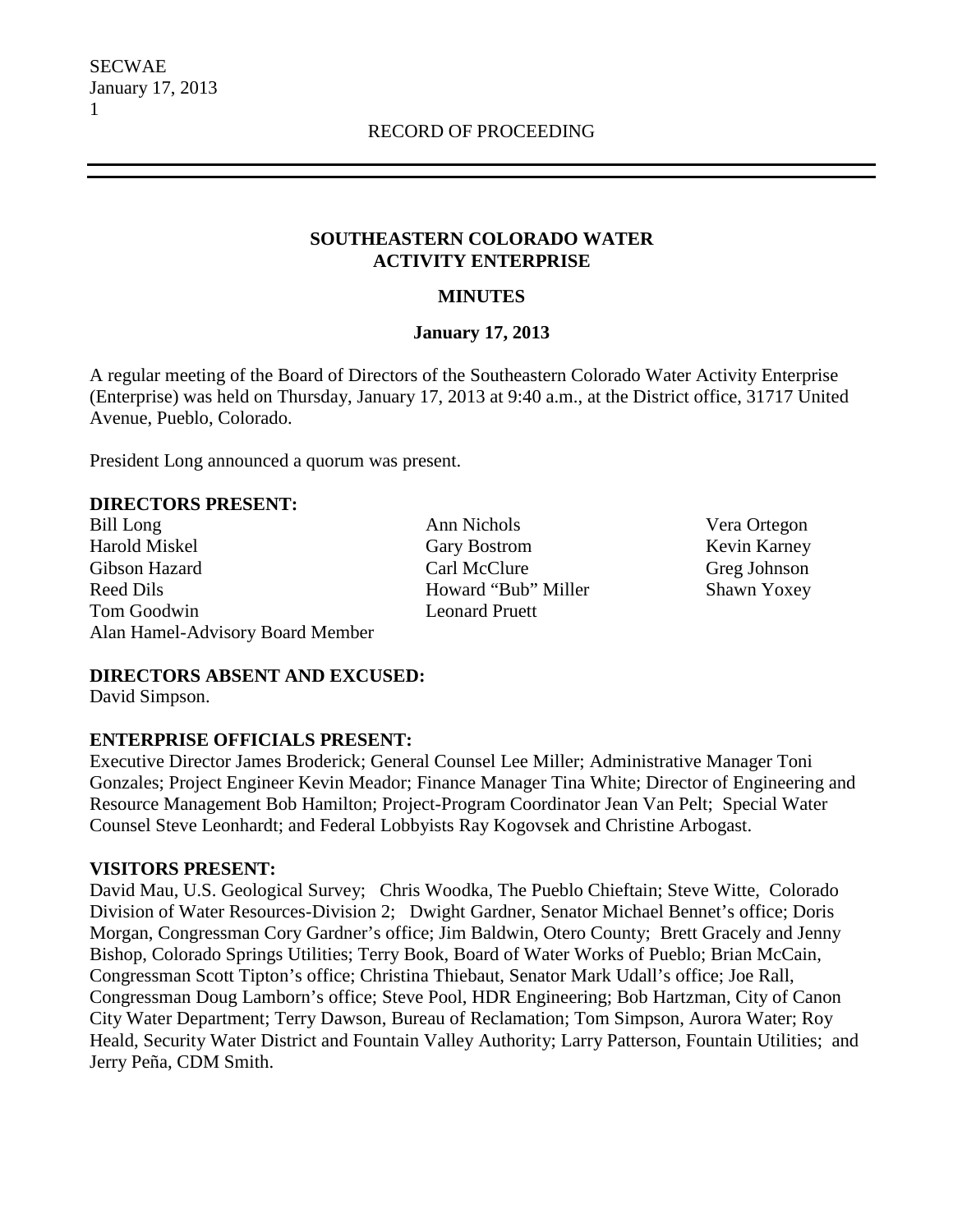### **APPROVAL OF MINUTES:**

President Long asked if the members of the Board had received their copy of the minutes of the December 6, 2012 Board meeting, and if there were any corrections or additions. Hearing none, Mrs. Ortegon moved, seconded by Mr. Howard "Bub" Miller, to approve the minutes. Motion unanimously carried.

# **FINANCE COMMITTEE REPORT:**

Treasurer Ann Nichols reported the financial statements for November and December were posted to the Board website for review. Treasurer Nichols moved, seconded by Mr. Johnson, for acceptance of the November and December 2012 financial statements and payment of the January 2013 bills. Motion unanimously carried.

### **CONSENT ITEMS:**

None

### **PRESENTATIONS:**

FEDERAL LEGISLATION

Christine Arbogast reported the new Congress has been sworn in, with no changes to Colorado's congressional delegation. Once inauguration is over on January 21, 2013 the debate about fiscal policy will begin in earnest with several deadlines pending.

The previous "deal" on the fiscal cliff put sequestration or discretionary spending cuts off until March 1, 2013. It is not known if the FY 2013 budget for the Arkansas Valley Conduit (AVC) will be reduced by 8.2 percent or not. And, the continuing resolution under which we are currently operating expires March 27, 2013 but all expectations are that it will be extended through the end of the fiscal year. It is also uncertain about the FY 2014 administration budget request. Because of the rancor over the fiscal cliff, the President's budget will not be released until late February or early March; in fact, the "pass back" process between the agencies and Office of Management and Budget has not yet taken place, the AVC funding levels for the next fiscal year are not yet known. The manner in which the Congress might deal with out-year spending reductions is also unknown.

Ms. Arbogast reported other issues of interest include the implementation of an EPA administrative decision which might attempt to clarify the Clean Water Act issues. EPA Administrator Lisa Jackson is leaving and a nominee to replace has yet to be named. However, the two most frequently mentioned names right now are Deputy Administrator Robert Perciaseppe and former State of Washington Governor Christine Gregoire. Both are much more known for their interest in addressing climate change and in speculation about their possible governance, water has not been mentioned as a priority. One positive which came out of the difficult end-of-year debate was passage by unanimous consent in the Senate of the endangered fish recovery program reauthorization for the Upper Colorado and San Juan River basins. Senators Udall and Bennet and Congressmen Tipton and Gardner are to be commended for their strong support for this bill. Appropriations must follow, but we at least have assurance that the program can continue. Please note that it only took seven years to accomplish this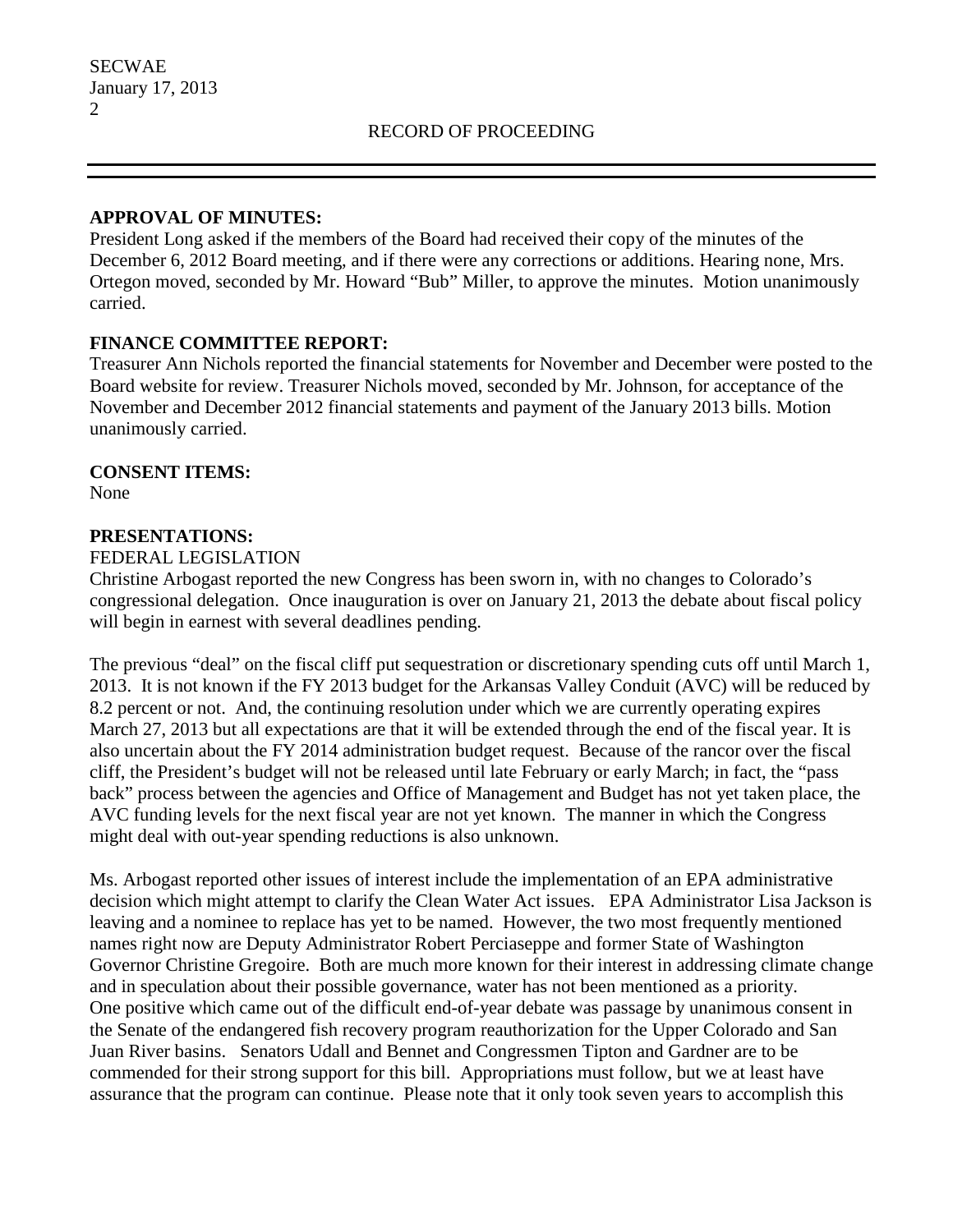### RECORD OF PROCEEDING

goal, and Ms. Arbogast recognized Tom Pitts, who has coordinated these programs for more than 20 years, for his perseverance and leadership.

Congress also passed a one-year extension of most farm bill programs and so a renewed debate on that issue, including the plan to consolidate conservation programs, might be anticipated later this year.

# CONDUIT, EXCESS CAPACITY MASTER CONTRACT, AND NEPA UPDATE

Jean Van Pelt reviewed the following:

- The Environmental Impact Statement (EIS) team is finishing up the responses to the comments on the draft EIS.
	- o A Cooperating Agencies meeting is scheduled for January 29, 2013 to review their comments and the prepared responses to their comments.
	- o Once the responses are finalized they will be posted on Reclamation's AVC EIS webpage.
- Work on the Principles & Guidelines ( $P\&G$ ) or cost/benefit analysis of the alternatives continues.
	- o The P&G will not be included in the final EIS but they will be used to select the preferred alternative.
	- o The team is planning on completing the P&Gs by the end of January.
	- o Work on selecting the preferred alternative will begin when the P&Gs are completed.
- Reclamation continues to progress on the feasibility level by conducting the biological, cultural and geotechnical surveys in the common corridor of the various alignments for the AVC.
- The public comment period on the draft Regional Water Conservation Plan for the AVC will end on January 25, 2013.
	- o We will respond to the comments and should be prepared to present the final draft to the Board for approval at the February Board meeting.
- A joint meeting with the Excess Capacity Board Committee, AVC Board Committee, and the Conduit Advisory Committee scheduled for January 11, 2013 was canceled due to bad weather.
	- o We were unable to schedule the meeting before a January 25, 2013 meeting that is scheduled for the Excess Capacity and Conduit participants.
	- o The participants' meeting fulfills the District's Memorandum of Agreement commitment to annually provide a report on the budget and accomplishments for the previous year and the budget and schedule for the upcoming year.
	- o The participants will also receive an estimate of their 2013 costs related to the project(s) they participate in.

President Long recessed the meeting at 10:05 a.m., and reconvened at 11:40 a.m.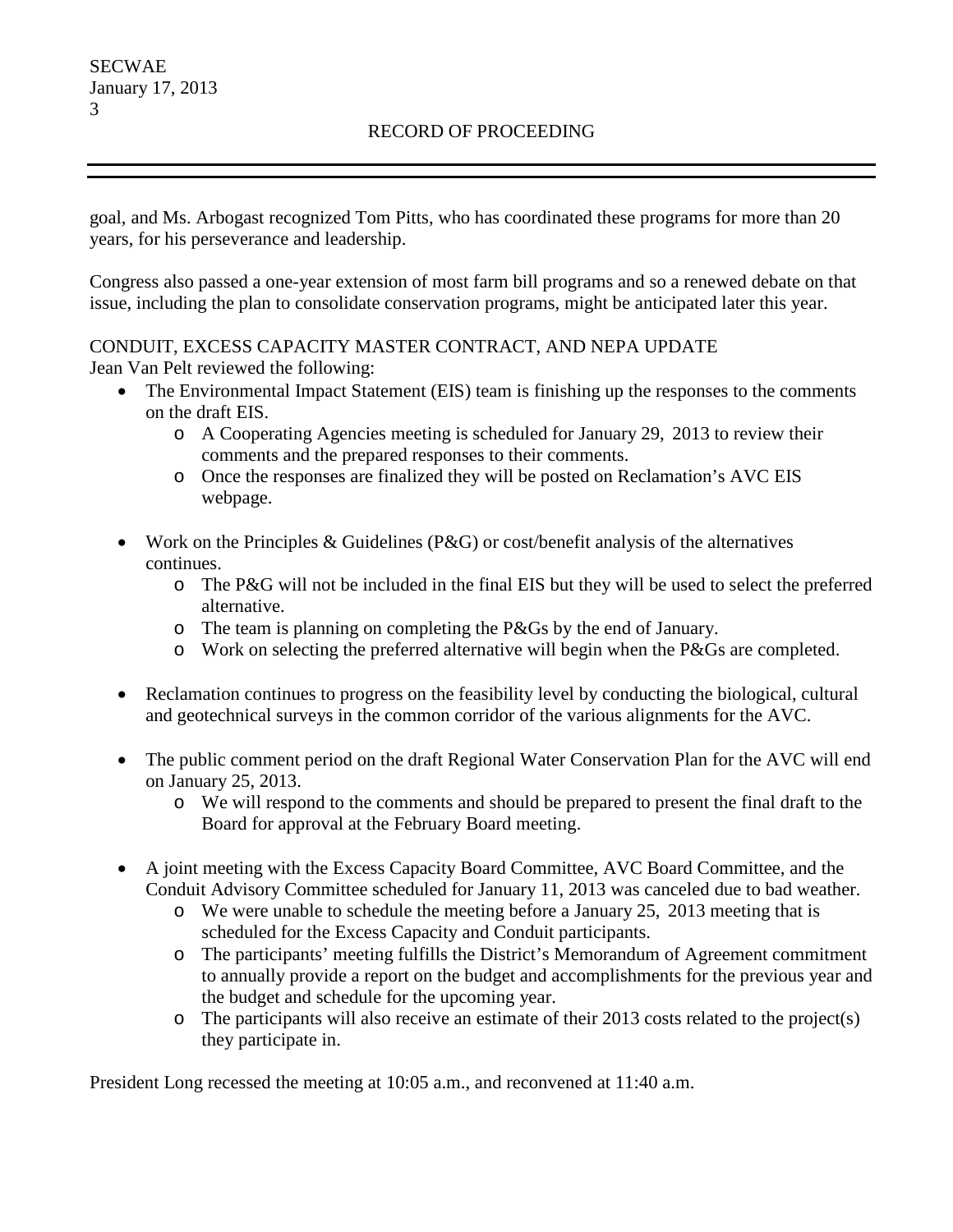### **ACTION ITEMS:**

### SOUTHEASTERN'S PENDING APPLICATION FOR EXCHANGE OF FRY-ARK PROJECT RETURN FLOWS (CASE NO. 01CW151)

Lee Miller said a request has been made for the Southeastern Colorado Water Activity Enterprise to enter Executive Session for the purpose of:

# **Discussion with legal counsel on the Return Flow Exchange Application (Case No. 01CW151, Water Division 2)**

Pursuant to:

 **C.R.S. §24-6-402(4)(b):** (Conferences with an attorney for the local public body for the purposes of receiving legal advice on specific legal questions.)

 **C.R.S. §24-6-402(4)(e)**: (Determining positions relative to matters that may be subject to negotiations; developing strategy for negotiations; and instructing negotiators.)

# **The presence of the following persons is requested at this Executive Session:**

- 1. Non-Excused Board Members (state for the record any who are excused)
- 2. Executive Director
- 3. General Counsel
- 4. Special Water Counsel
- 5. Director of Engineering and Resource Management

### MINUTES WILL BE ELECTRONICALLY RECORDED AS REQUIRED BY THE COLORADO OPEN MEETING ACT.

Mr. Pruett moved, seconded by Mr. McClure to enter into Executive Session. Motion unanimously carried. The Enterprise meeting was recessed at 11:42 a.m. At this time the Water Activity Enterprise Board entered into Executive Session. The Enterprise meeting was reconvened at 12:04 p.m.

# **ACTION ITEM/REPORT OUT OF EXECUTIVE SESSION:**

Lee Miller said discussion with legal counsel for the purposes of receiving legal advice on the Return Flow Exchange Application (Case No. 01CW151, Water Division 2) was held during Executive Session.

Mr. Leonhardt recommended a motion from the Board to authorize and direct special water counsel to file a motion to rerefer the District's pending application in Case No. 01CW151 to the Water Judge. Mrs. Yoxey moved, seconded by Mr. Goodwin, to authorize and direct special water counsel to proceed as Mr. Leonhardt recommended. Motion unanimously carried.